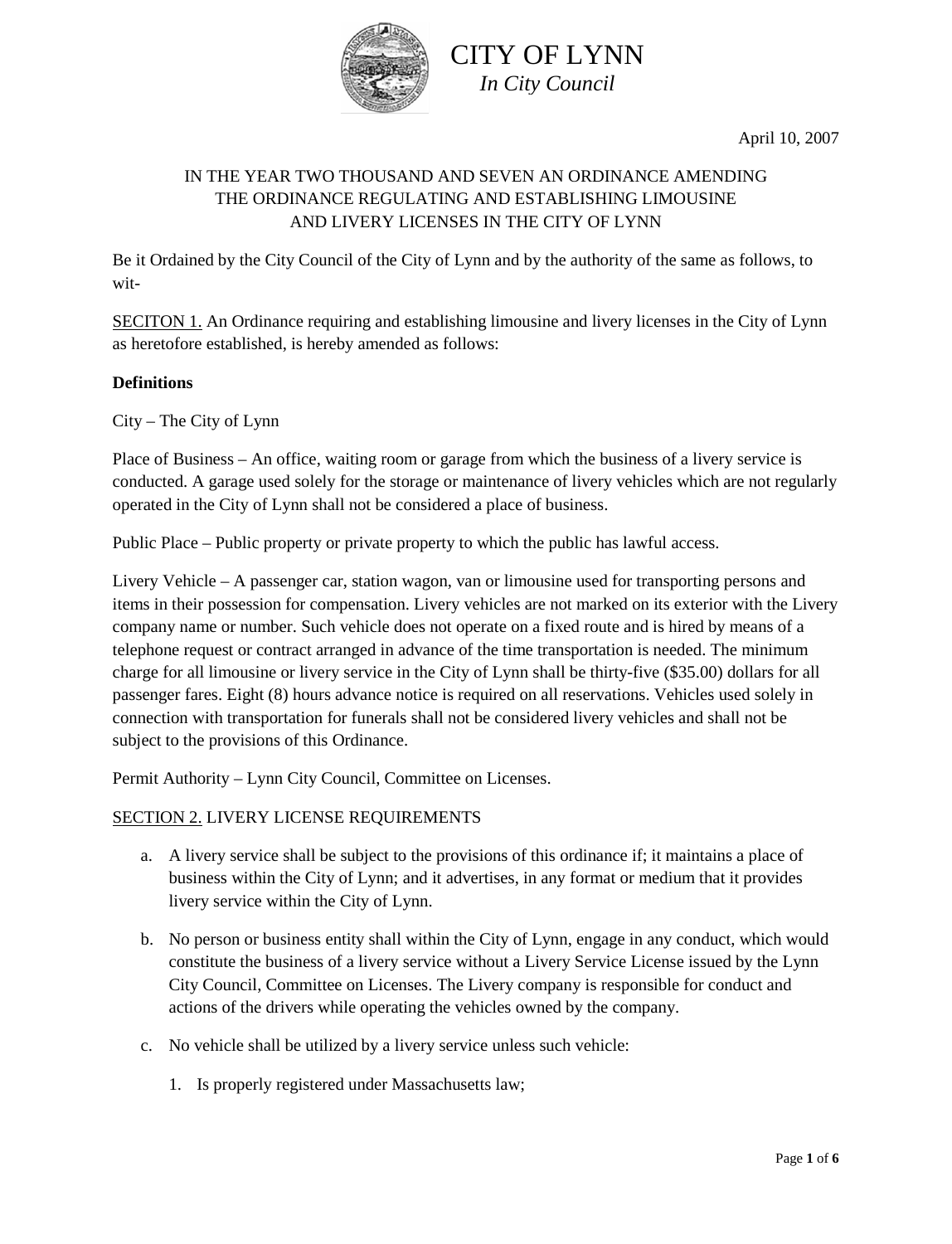

- 2. Is properly insured or bonded under Massachusetts law;
- 3. Has a valid Massachusetts vehicle inspection sticker;
- 4. Has been issued by the Lynn City Council, Committee on Licenses, and displays a livery vehicle permit;

#### SECTION 3. LIVERY SERVICE LICENSE

a. Application process – Each applicant for a livery service license shall make application to the City Clerks Office. Such application form shall contain the applications identifying information; the proposed location(s) to be used in the operation of the service, including place of garaging; the number and type of vehicles the applicant intends to utilize in the service; a written description of the services to be provided under the license. Each applicant must execute a statement, in writing and under the pains and penalties of perjury that the applicant owes no back taxes to the Commonwealth of Massachusetts or the City of Lynn.

Each application must be accompanied by:

- 1. An application fee of \$200.00, check made payable to the City of Lynn.
- 2. A yearly renewal fee of \$ 120.00 for two (2) vehicles. Each additional vehicle shall cost an additional fifty (\$50.00) dollars.
- 3. CORI Request form
- 4. Copy of current insurance policy
- 5. Copy of current registration for vehicles.

SECTION 4. AUTHORITY OF PERMIT GRANTING AUTHORITY – The Committee on Licenses may, within its discretion, deny, grant, amend or modify a livery service license. If granted, such license shall be subject to such conditions or restrictions as may be imposed by the Committee. The Committee on Licenses may, for cause and after public hearing, amend or revoke any license that has been granted

SECTION 5. LICENSE – A license granted by the Committee on Licenses shall be issued by the City Clerk. Such license shall specify the name of the service, effective date of the license, expiration date of the license and the conditions or restrictions as imposed by the Committee on License, including the place or places of business, include place of garaging, the days and hours of service, the manner by which fares are to be determined, the amount and types of vehicles that may be utilized by the service; and any other specific condition.

All licenses shall expire at the close of December 31 of the year of issuance. There shall be no pro-rating of application/license fees. A license shall be non-transferable. A license holder may apply to the Committee on Licenses for a modification or amendment of an existing License. Such application shall be submitted upon standard application form and must be accompanied by an application fee of One Hundred (\$100.00) Dollars.

Limousine or livery service must be a separate corporation and/or business from any other business(es)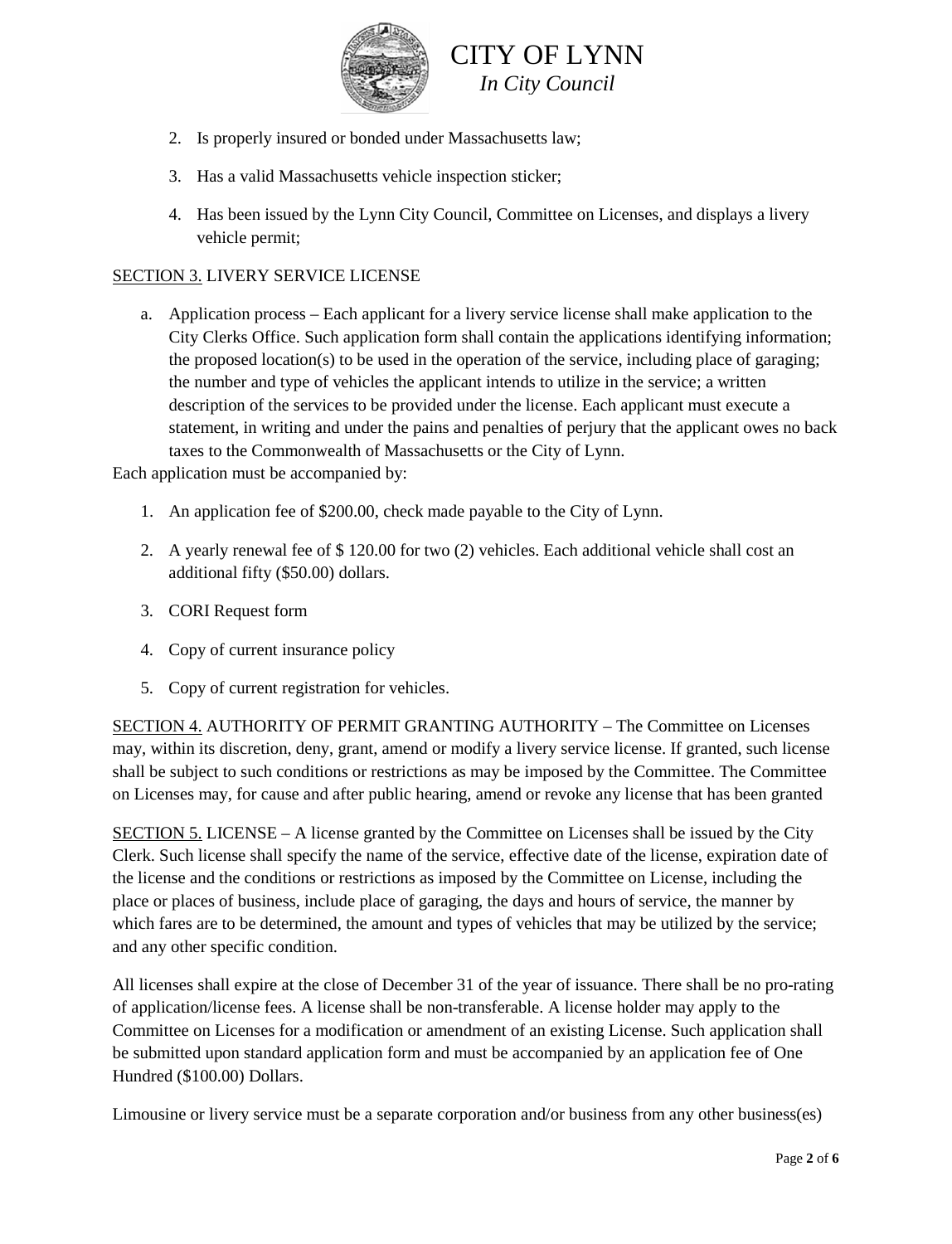

or taxicab service(s). Business(es) must maintain a separation of staff and separate telephone lines from all radio taxicab services, and all limousine and livery operators must be separate from taxicab operators.

SECTION 6. MANDATORY REPORTS AUTOMATIC SUSPENSION OF LICENSE – The holder of a license to operate a livery service must, within twenty-four (24) hours of its occurrence, report, on behalf of his or her livery service, the following to the office of the City Clerk:

- a. The suspension of revocation of a motor vehicle registration certificate for any vehicle utilized by the service;
- b. The cancellation of the service's motor vehicle liability insurance policy or bond;
- c. Suspension or revocation of the permit holder's Massachusetts Motor Vehicle Operator's License, or the suspension or revocation of the permit holder's license or right to operate in any other state.

SECTION 7. SUSPENSION OF REVOCATION OF LICENSE – A license to operate or manage a livery service may be suspended or revoked after notice to the holder of such permit and a hearing before the Committee on Licenses. Suspension or revocation is authorized if the Committee determines, according to the standard of a preponderance of the evidence the License Holder:

- 1. Has knowingly made a false or inaccurate statement on any record or application required by any of the provisions of this Ordinance;
- 2. Is, in any jurisdiction, convicted or subject to a finding of sufficient facts for a finding of guilty in regard to any felony offense;
- 3. Is, in any jurisdiction, convicted or subject to a finding of guilty in regard to any misdemeanor offense involving: assault; assault & battery; threatening; larceny, fraud; prostitution; gaming; illegal sale or distribution of an alcoholic beverage; or a statute or regulation relative to livery services;
- 4. Has knowingly permitted the operation of a livery vehicle by a person who is not the holder of a valid license to operate a livery vehicle;
- 5. Has permitted a vehicle, without a Livery Vehicle license, to be utilized for the transportation of passengers of a livery service;
- 6. Has knowingly permitted any livery vehicle to be used in the commission or furtherance of any criminal conduct;
- 7. Has refused to permit any inspection authorized or required by the provisions of this Ordinance;
- 8. Has failed to prepare, maintain or file any report, record or notice required by the provisions of this Ordinance;
- 9. Has engaged in or permitted any conduct that is prohibited by the provisions of this Ordinance.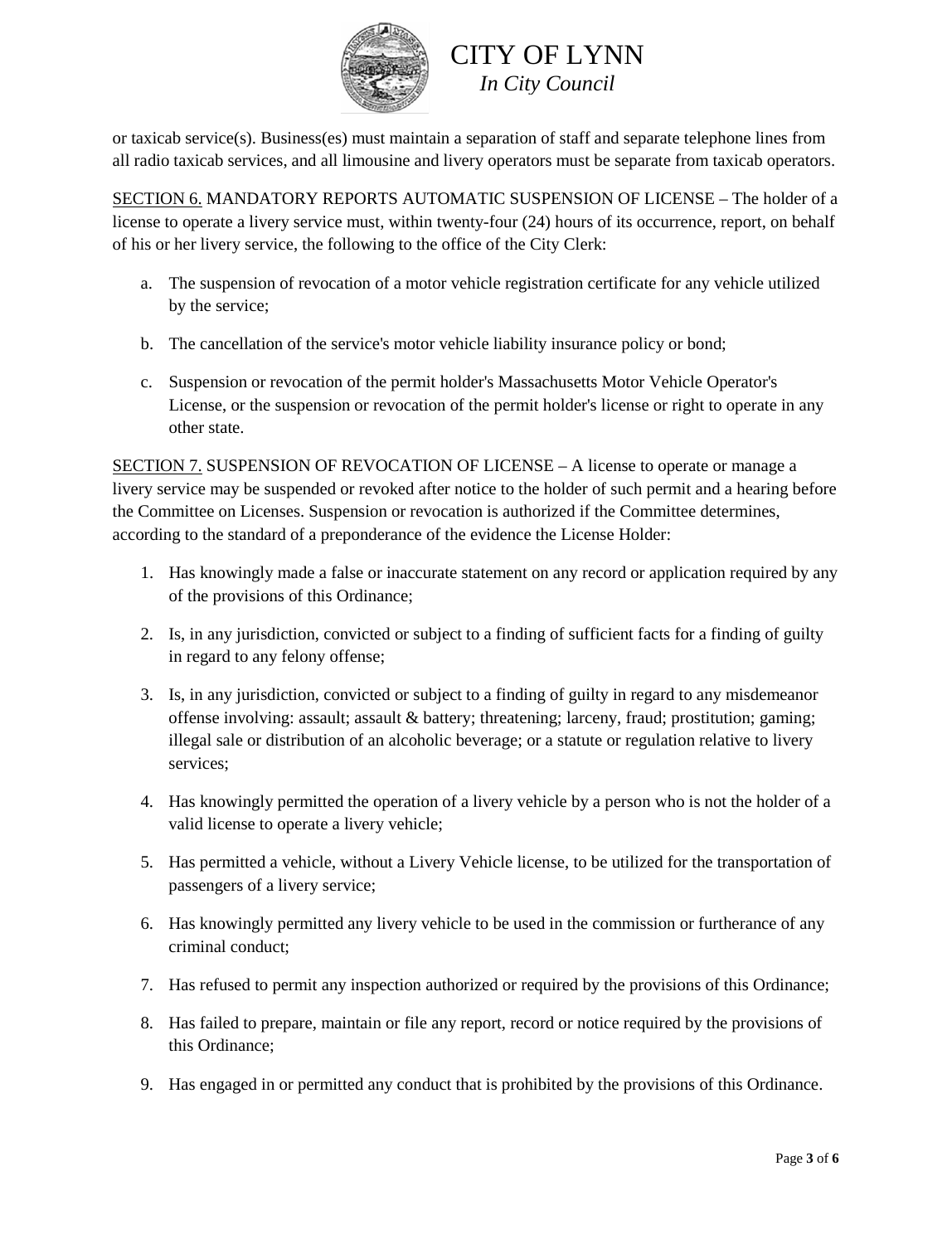

SECTION 8. NOTICE OF SUSPENSION OR REVOCATION – Upon the suspension or revocation or a license to operate or manage a Livery service, the Permit Authority shall give written notice of such suspension or revocation, and the reason therefore, to the livery service by which the suspended or revoked person is employed

SECTION 9. INSPECTION OF RECORDS – During regular business hours, the holder of the permit to operate and manage a livery service and/or the operator of a vehicle, shall make available, upon demand of a police officer or member of the Committee on Licenses, all records required to be kept by a livery service. These records must be retained for a period of two years and will include:

• Registry of Motor Vehicle driver records, record of accidents, daily driver logs SECTION 10. FARES – Upon request, fares and/or rates shall be made available at the office of each licensed premises.

SECTION 11. DISPLAY OF NOTICE TO PASSENGERS – Each livery vehicle, on a form to be provided by the Permit Authority and in such manner as to be visible to all passengers, the following notice:

### **THIS VEHICLE IS OWNED BY: (Name, Address and Phone Number of Taxi or Livery Service)**

SECTION 12. NOTICE AND ACKNOWLEDGEMENT OF ORDINANCE – The License Commission shall provide each applicant for a license or permit with a copy of this Regulation. Each applicant must acknowledge, in writing, the receipt of same.

SECTION 13. INSPECTION – Inspections of each vehicle will be conducted in June of each year, along with taxicab inspections. All vehicles will be inspected for all safety items, proper registrations, permits, and licenses. The cost of inspection shall be paid by the limousine or livery service.

### SECTION 14. PERMIT TO OPERATE A LIVERY VEHICLE (DRIVERS)

- a. APPLICATION PROCESS Each application for a permit to operate a livery vehicle shall be accompanied by an Application/Permit non-refundable fee of \$10.00; a clear photocopy of the applicants current active driver's license, a signed CORI request form, and a signed statement, by the holder of a license to operate a livery service, of intent to hire the applicant.
- b. BACKGROUND CHECK Upon receipt of an application, a background check, CORI shall be conducted of the applicant to determine if the applicant is subject to any of the conditions requiring a denial of the permit.
- c. PERMIT TO OPERATE A LIVERY VEHICLE No person shall operate a livery vehicle without a valid Massachusetts Motor Vehicle Operator's License and a permit to operate a livery vehicle issued by the Committee on Licenses. The livery company is responsible for conducting periodic inspections of the driver's Massachusetts Motor Vehicle Operator's License and a permit to operate a livery vehicle. It is the companies' responsibility to insure that drivers have their Massachusetts Motor Vehicle Operator's License and a permit to operate a livery vehicle in their possession while driving a livery.

The holder of a permit to operate a livery vehicle must, within twenty four (24) hours of its occurrence,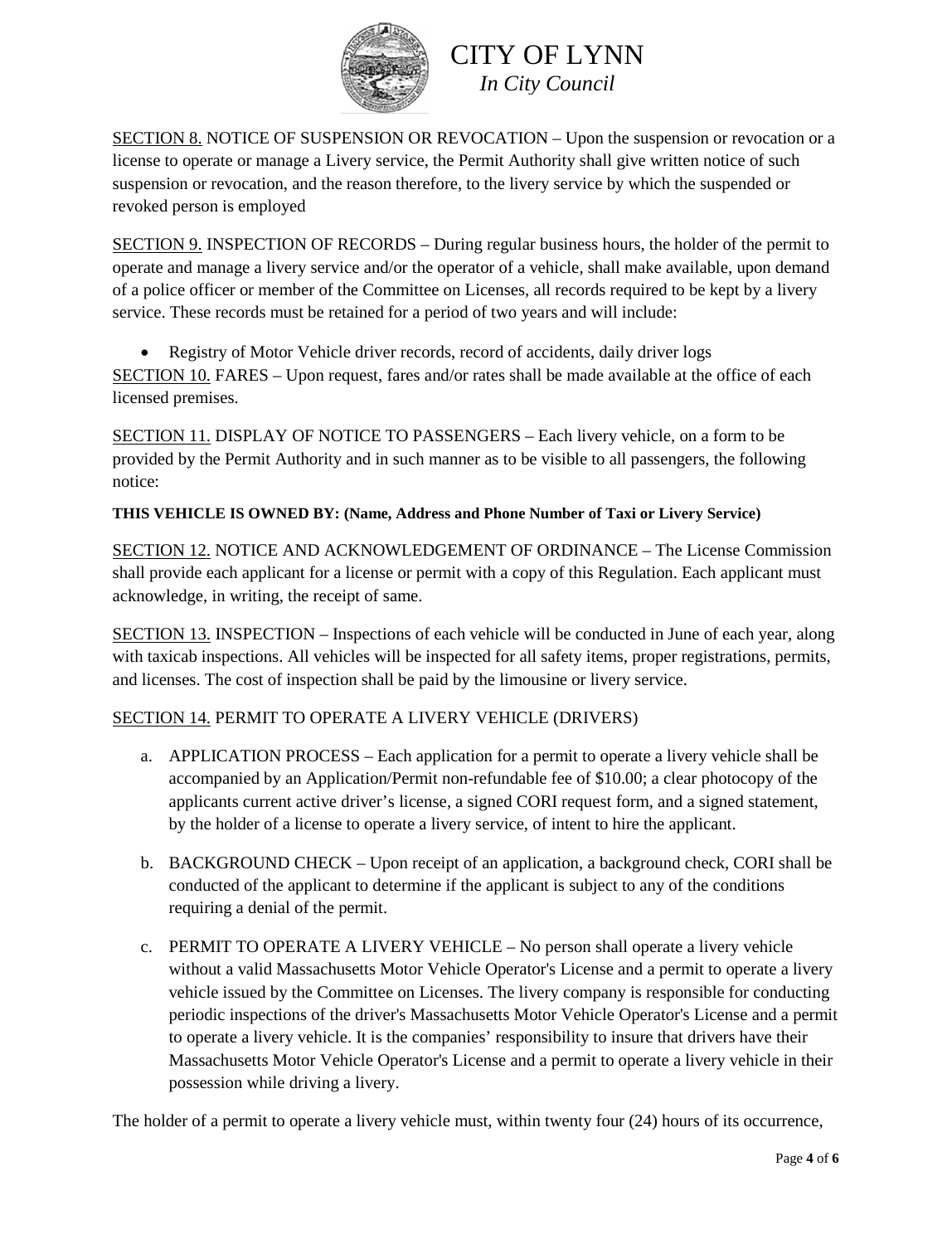

report the following to the City Clerk's Office and, at the same time, surrender his or her permit:

- i. Involvement in any motor vehicle accident; whether on or off duty, which resulted in death, bodily injury or significant property damage;
- ii. Being arrested, cited or charged with operating under the influence of liquor or drugs, motor vehicle homicide; operating in a race or operating in a negligent or reckless manner; any crime against a person; or, any felony offense
- iii. Suspension or revocation of the permit holder's Massachusetts Motor Vehicle Operator's License, or the suspension or revocation of the permit holder's license or right to operate a motor vehicle in any other state.
- d. DENIAL OF PERMIT The Committee on Licenses may not issue a Permit if the applicant: Is deemed, after an investigation of all facts, including but not limited to the applicant's criminal history, motor vehicle driving history and/or character to be an unsuitable person to possess such a license.
- e. ISSUANCE AND DISPLAY OF PERMIT An Applicant, who is not subject to any of the conditions requiring a denial of a permit, shall be issued such permit. Such permit must be displayed, in a place visible to any passenger, in a livery vehicle operated by the permit holder.
- f. DURATION AND VALIDITY OF PERMIT A permit to operate a livery vehicle shall be valid for one (1) years from date of issuance. Such permit may be used to operate a livery service licensed under the provisions of the Ordinance.
- g. SUSPENSION OR REVOCATION OF PERMIT A Permit to operate a livery vehicle may be suspended or revoked after notice to the holder of such permit and a hearing before the Committee on Licenses. Suspension or revocation is authorized if the Committee on Licenses determines, according to a standard of the evidence, that the permit holder is deemed, after an investigation of all facts, including but not limited to the applicant's criminal history, motor vehicle driving history and/or character to be an unsuitable person to possess such a license.
- h. NOTICE OF SUSPENSION OR REVOCATION OF PERMIT Upon the suspension or revocation of a permit to operate a livery vehicle, the Committee on Licenses shall give written notice of such suspension or revocation, with the reason therefore, to the holder of the permit to operate or manage a livery service by which the suspended or revoked person is employed
- i. INSPECTION OF LICENSE AND/OR PERMIT The holder of a permit to operate a livery vehicle shall make available, upon demand of any police officer or member of the Committee on Licenses, their Massachusetts Driver's License and their livery permit. Both of these items are required to be on the person while operating a livery vehicle. The operator of a livery vehicle must permit such officer or member to inspect the vehicle to determine its compliance with the provisions of this Ordinance.

#### SECTION 15. GENERAL PROVISIONS